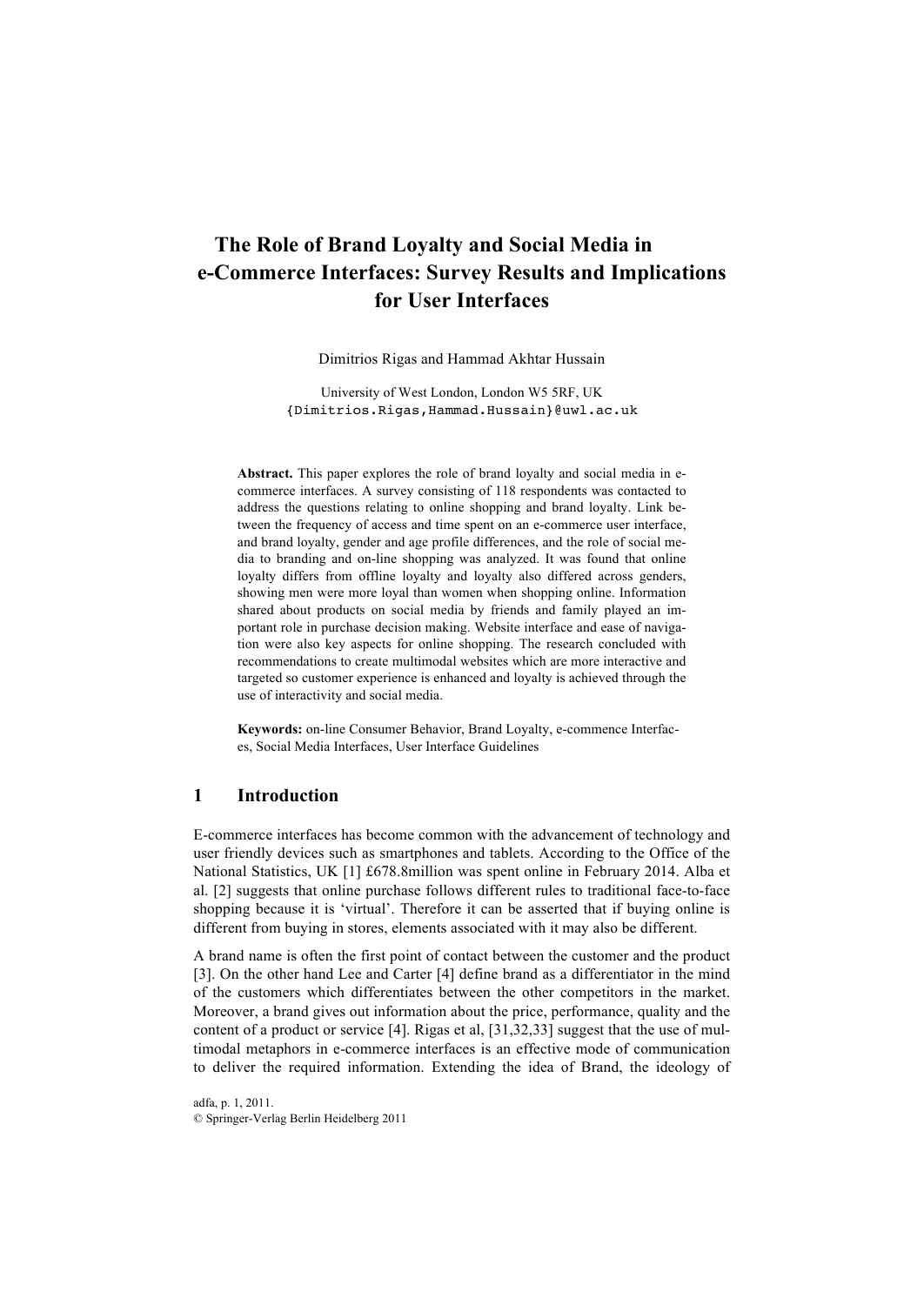Brand Loyalty comes into context where Dick and Basu [5] define Brand Loyalty as a commitment from the consumer to repurchase or keep on using the same product or services.

However, it is very hard to achieve Loyalty from consumers. Goldscher [6] explains that today's consumers are 'frighteningly disloyal'. This raises the questions, what sort of measures and interactivity could be used so that customers become loyal to a brand when they shop online? With hundreds of choices when shopping online the person shopping on the internet is completely different from the person who shops online and this affects the brand loyalty of a person [7,8]. Loyalty being an issue which is complex, intriguing, multidimensional, and it is also a never ending story [9]. However, Evans et al [10] suggest that 'user satisfaction' leads to brand loyalty.

### **2 Literature Review**

### **2.1 Technology acceptance model (TAM)**

With the rise of technology in all sectors, the need for technology was indeed rising and with increasing failures of system adoption there was no definite model which could explain the acceptance or rejection of a system [11]. The Technology Acceptance Model was proposed by Fred Davis [12] and the model was reliant on the models of TRA created by Fishbein and Ajzen [13]. Over time TAM had become a leading model which predicts whether user will use or reject the system [14]. Fig. 1 shows the latest version of TAM as illustrated by Venkatesh and Davis [26].



**Fig. 1.** Technology Acceptance Model (Venkatesh and Davis, 1996, p.453)

#### **2.2 Decision Making Process**

Convenience is one of the reasons that users access e-commerce interfaces [7][15,16,17]. The question of convenience comes when a consumer analyzes all the options just before purchase. The decision making model in Fig. 2 shows the stages through which a consumer goes before and after the purchase. Although made for offline consumers but the model is applicable to both online and offline consumers.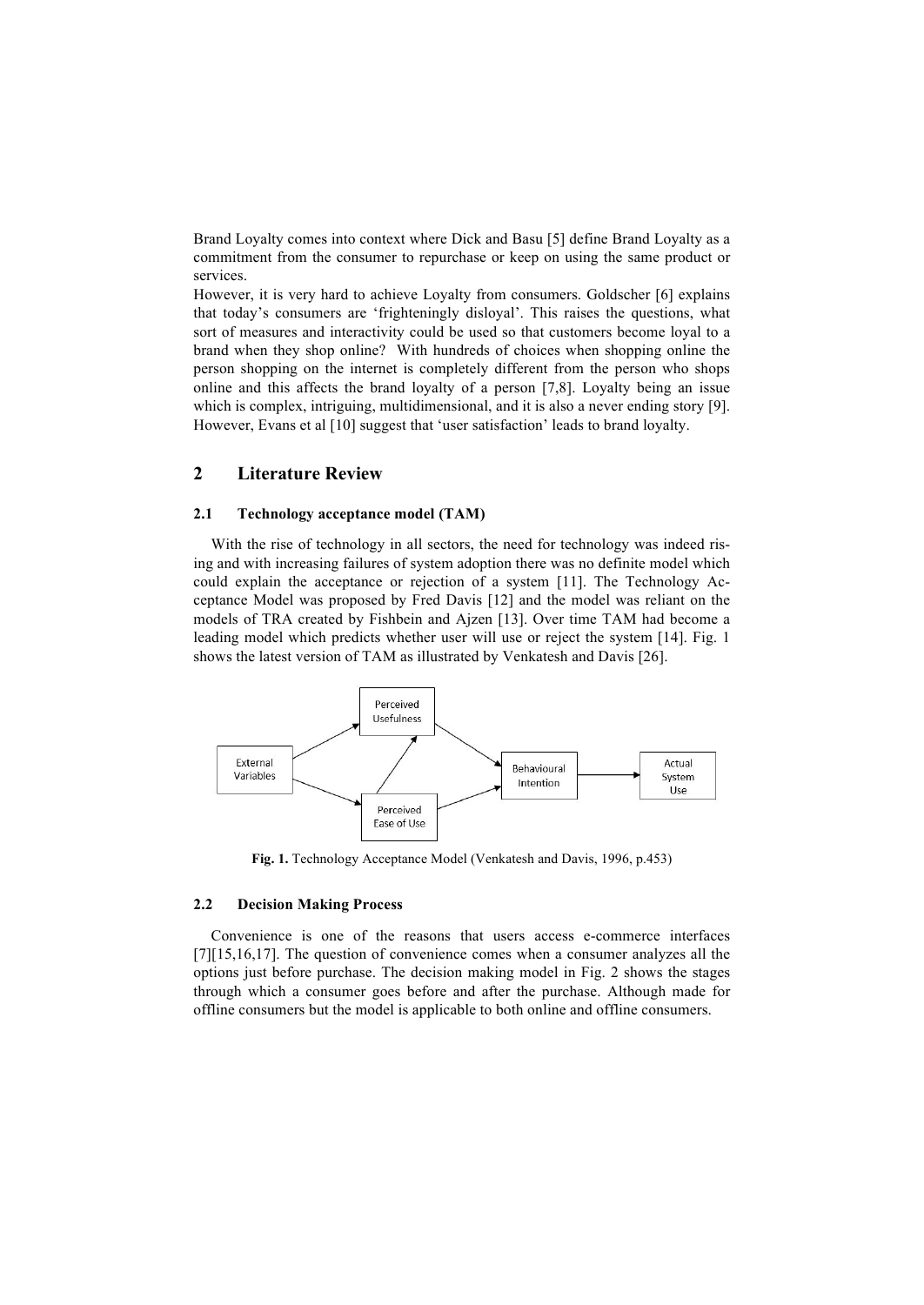

**Fig. 2.** Decision Making Model (Engel, Kollat, Blackwell, 1968)

A problem occurs when there is a significant difference between what a consumer has and what they desire [27] which results in a gap between the actual state and the desired state [28]. The desired stage on the context of buying online can be a recommendation from a friend, family or even a picture on a social networking website. But on the other hand another reason for the trigger of this need can be a change in the circumstance of the consumer which has led to the creation of this need [27].

Consumers which are intermediate or advanced users of the internet like to keep themselves up-to-date on what's happening in the marketplace and are involved in so called *ongoing search* [29]. According to Solomon [27] consumers seek information for a product in a specific category through social networking so that they can eliminate the items/brands with lower ratings. However, if a consumer is brand loyal and makes habitual decisions, then the processes one-four may not even be carried out [27] and the transaction would be carried out instantly (*re-purchase*, fifth step) because of a previous experience with the brand. The e-commerce interfaces play an important role in the re-purchase step because a pleasant experience will mean the customer will come back again and remember the ease-of-use of the interface.

### **2.3 Theory of Reasoned Action and Planned Behavior**

The Theory of Reasoned Action (TRA) and Theory of Planned Behavior (TPB) take user attitudes and social influences into account [13]. TRA in Fig 3. shows and explains that actions are the direct results of a person's 'intentions' and these actions are taken under 'volitional' control [18]. However, Warshaw [19] suggests that behavior is not in completely under the control of the actor.



**Fig. 3.** Theory of Reasoned Action (Fishbein and Ajzen, 1975; Loudon and Bitta, 1993)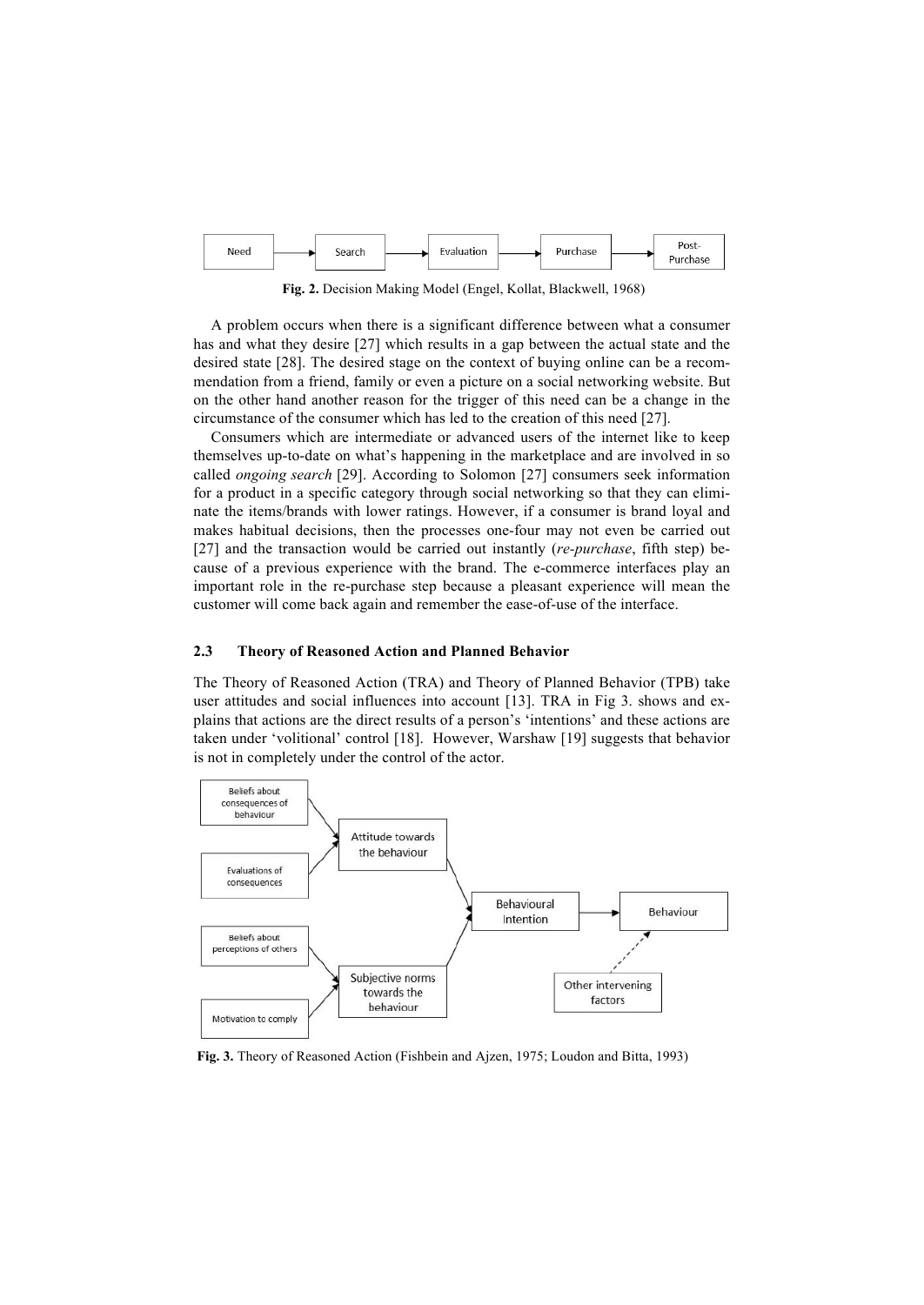As a result the TPB was formed, which is the extended version of the TRA [20,21]. According to Evans et. al [10] the TPB model as shown in Fig 4 takes into account the 'influences' of the people around a person. For example the influence of ones parents and partner will play a significant role in their decision-making.



**Fig. 4.** Theory of Planned Behaviour (Ajzen, 1991)

These models were challenged by [22,23] as they assume that a consumer or ecommerce user goes through the '*comprehensive cognitive processing'* prior to completing a purchase. They also do not take into account any emotional, habits, spontaneity and result of user cravings [24]. Other factors, such as lack of finance, motivation, and change of circumstances, also affect on-line user behavior Evans et. al, [10].

### **3 Methodology**

#### **3.1 Survey Instrument**

The data was collected through a self-completion questionnaire in various shopping locations around London. The reason it was administered in various shopping locations in London was because it would give better opinions from the shoppers who select to shop offline rather than shopping online. This will also generalize the results because a large number of people head towards shopping in markets, and they have experience of shopping in store and online as well. The questionnaire comprised of 31 closed end vertical questions of which 11 were Likert style questionnaire and one question was a multiple-answer question which asked about the factors which refrained a consumer to shop online. All the questions were compulsory to fill however, there were some unfilled answers which is normal for a questionnaire.

Technology was used to acquire the answers from the respondents. A tablet was used to key in the answers to the soft copy of the questionnaire. Once an answer was been punched into the form the answer was automatically recorded in the database which could only be seen by the author to analyze and transfer it to SPSS for further analysis. No alternations to the answers could be done either by the author or the respondent, making the collection method as transparent and original as possible. The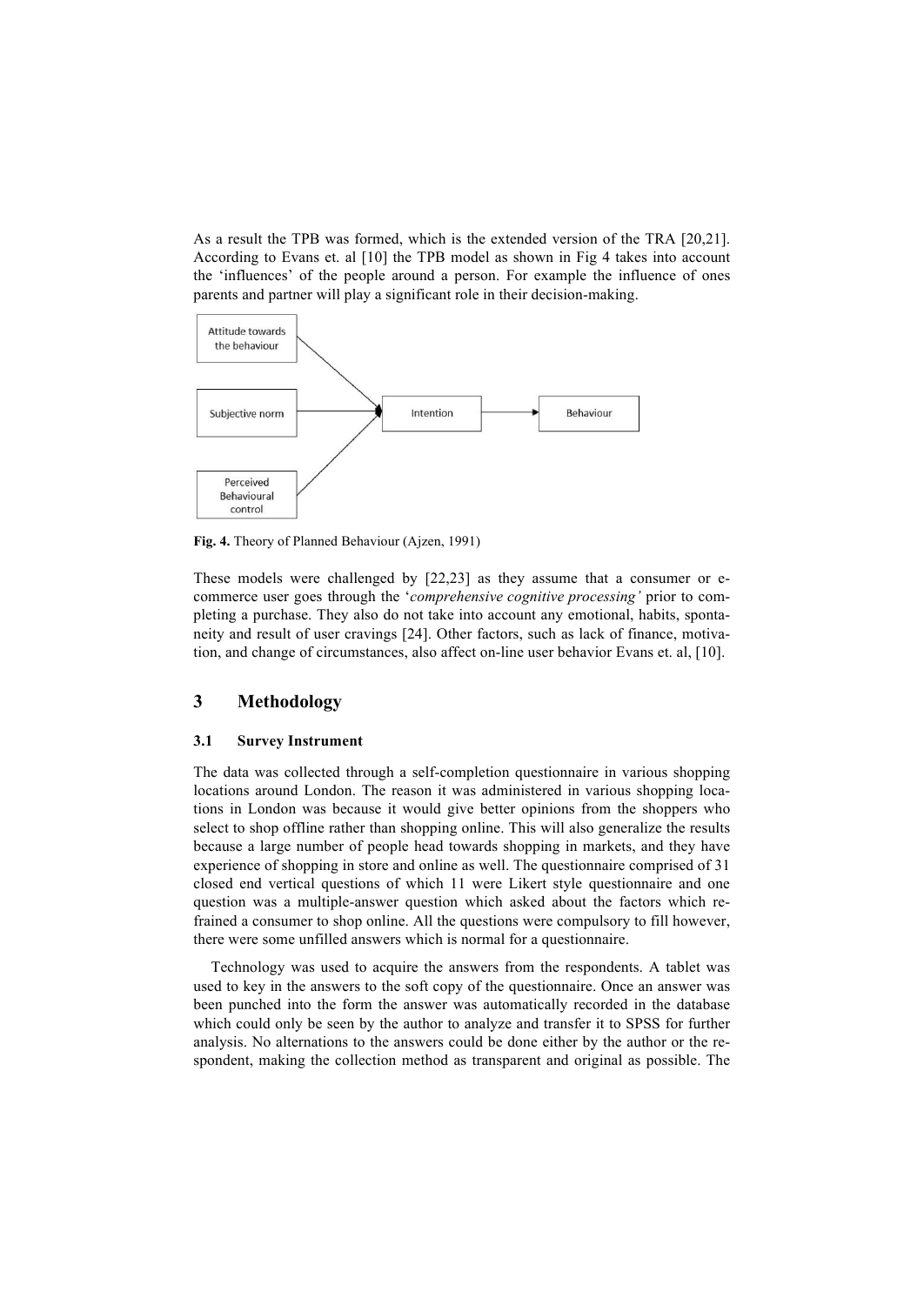use of modern technology not only made the process easier but also it was easy to administer the respondents. Paper forms were available for respondents who were not friendly with technology however, they were not used as all the respondents were happy to fill in the questionnaire on the tablet device.

### **3.2 Sample**

The population which would be useful for this research would be the consumers who shop online and have been loyal to those retailers. Also consumers who do not shop online were a part of the research to know the reasons for not using the ecommerce interfaces to shop online. No other criterion were set such as the location, industry, or a specific demographs. However, it was in the favor of the research to acquire responses from as diverse people as possible so that the results would show a wider applicability amongst the e-commerce interfaces.

 Non-random sampling has been used as a method to select participants in the research. When a random sampling is used it means that each unit of the population is included in the research [25]. It was decided to select 100 respondents to answers the questions posed. In non-random sampling there is no chance that a human biasness will take place. All the eligible respondents will answer the questionnaire. Respondents would not be selected on subjective basis for example their friendliness and approachability [25]. In addition to random sample convenience was also looked at.

Convenience sampling was also used because it was easier to collect data through this method of sampling. Anyone could be approached irrespective of their traits to fill out the questionnaire. If a different type of non-probability sample was used it would be difficult to gather data and the element of biasness would be higher. In convenience sampling the response rate is also high however, a limitation is that it is nearly impossible to generalize the results [25]. As this is an opportunity and the nature of the research is about brand loyalty when shopping online therefore the convenience sampling can be used and this is a good opportunity to try this method.

### **3.3 Response Rate**

A total of 117 respondents were asked to carry out the questionnaire. Of which 115 (98.3%) valid responses were received back. There were two missing cases which accounted to 1.7% of missing or invalid responses. Two respondents did not fill in their gender therefore the number of males who participated in the research were 60 (52.2%) and the number of females were 55 (47.8%).

### **4 Findings and Analysis**

From the questionnaire, eight different factors were selected and divided across genders to compare and contrast their effect on the Purchase Decision. These findings are discussed according to: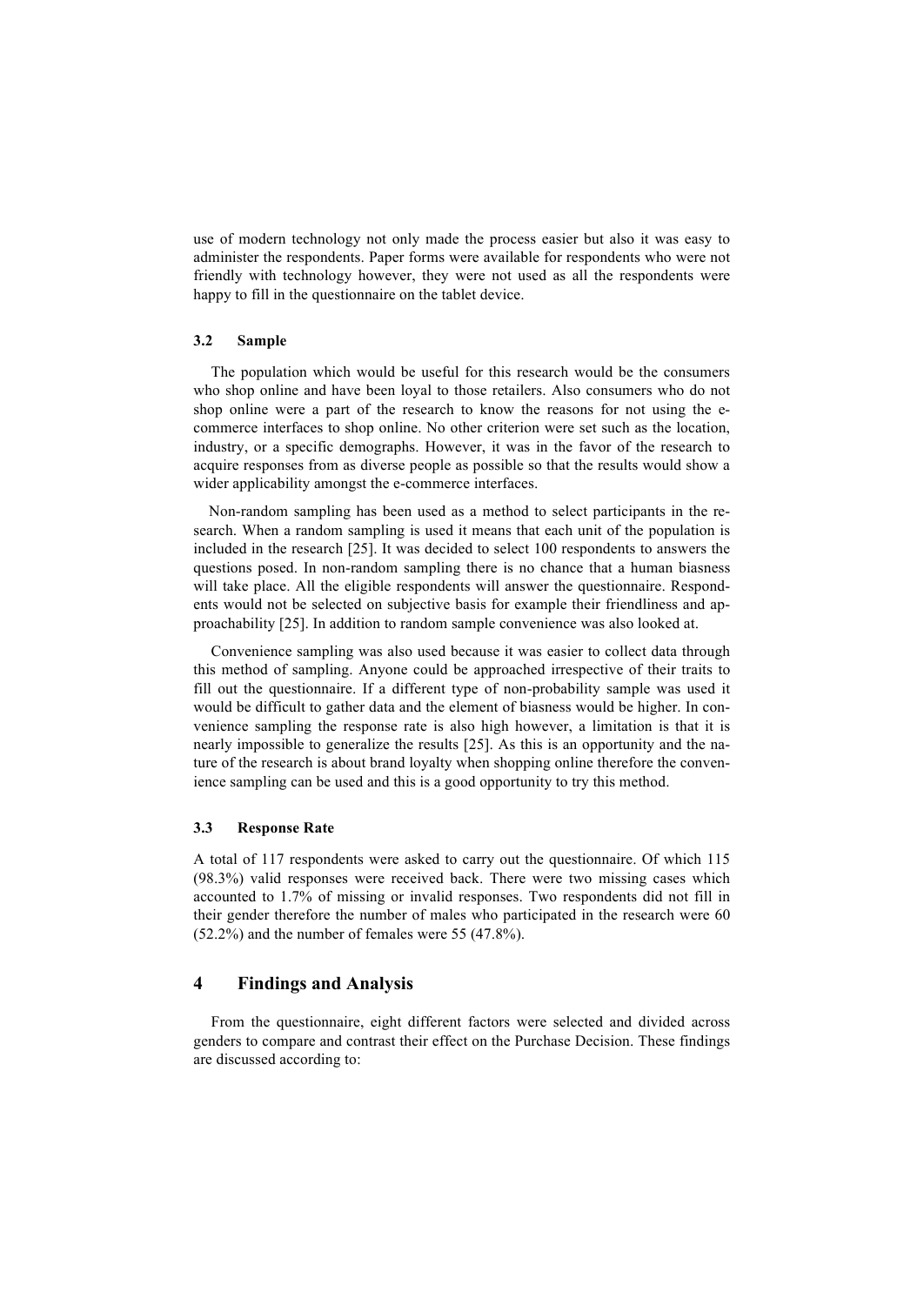- 1. *Proficiency on the internet:* Internet is a totally different medium as compared to the traditional shopping method. Finding out the internet proficiency of the respondents was vital. It would inform about how advanced people have become with technology and how well they perceive it to shop online and show loyalty.
- 2. *Online vs Offline brand loyalty:* As shopping medium are different so the reaction to the medium will also be different. The results would show difference in loyalty over mediums and across genders.
- 3. *First most important factor to shop online:* Through this the motivation to shop online would be known. Different people would have different motivations but eventually the most important factor would be known through the results.
- 4. *Second most important factor to shop online:* knowing the first most important factor isn't enough, the second most factor would give deeper insight into the consumer intentions to shop online.
- 5. *Time spend on websites and Brand Loyalty:* Spending more time on favorite websites could be linked to Brand Loyalty. If this statement is correct, interactivity could be increased on websites so consumers spend more time and show higher loyalty.
- *6. Frequency of visit and Brand Loyalty:* In traditional shopping, consumers visit their favorite retailers more than other shops. Hence, this question would show whether this is correct in online shopping or not.
- 7. *Role of Social Media in Brand Loyalty:* social media is such a phenomenon these days that it would be injustice if its role is not analyzed in achieving brand loyalty.
- 8. *Factors which keep consumers away from online shopping:* it was equally important to find out what repels customers from online shopping, so recommendations could be made to strengthen these weak points.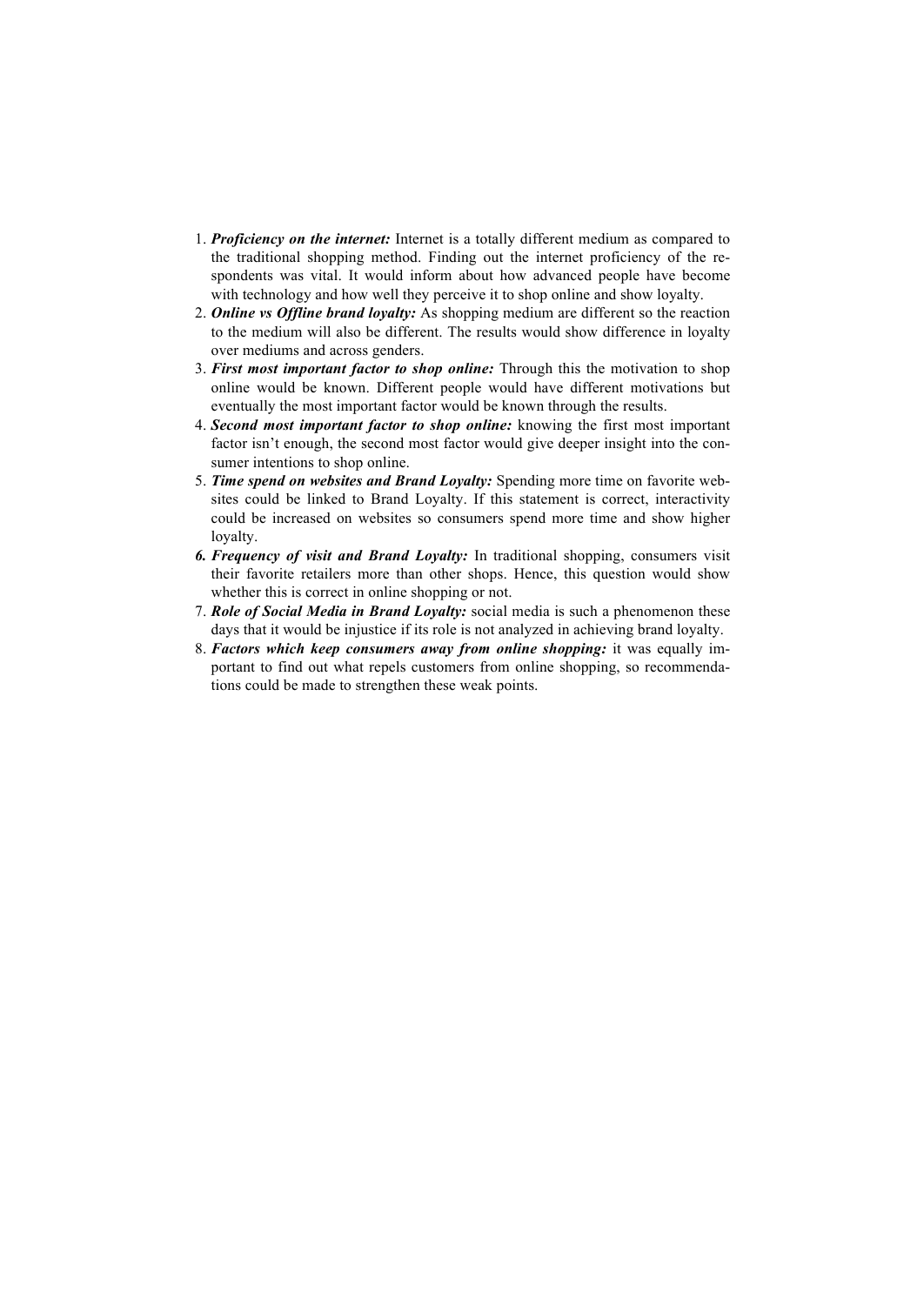

**Fig.5.** Respondent Profile

### *4.1 Online Experience of the Sample*

According to the data collected and illustrated in Fig 5, 53.8% of the people were using internet since eight years or more and 50.4% people described themselves as advanced users of the internet. By advanced they meant that they were very good, very confident and experienced users of the internet. These results not only show the time since people have been using internet or their proficiency but also it shows that these days people have become technology friendly and use the internet more than ever before. Therefore confirming ease of use of technology of the TAM.

### **4.2** *Online vs Offline Brand Loyalty by Gender*

When it came to brand loyalty Fig. 6 shows that 28.7% of the males regarded themselves as brand loyal and 23.5% of the females regarded themselves as not loyal when they shopped in store. In the case of females 21.7% females called them brand loyal which is 7% less than males and 26.1% females agreed that they are not brand loyal when they shop in store.

However, when it came to online shopping 36% of males considered themselves as brand loyal as compared to only 25.4% of female agreeing that they are brand loyal when shopping online.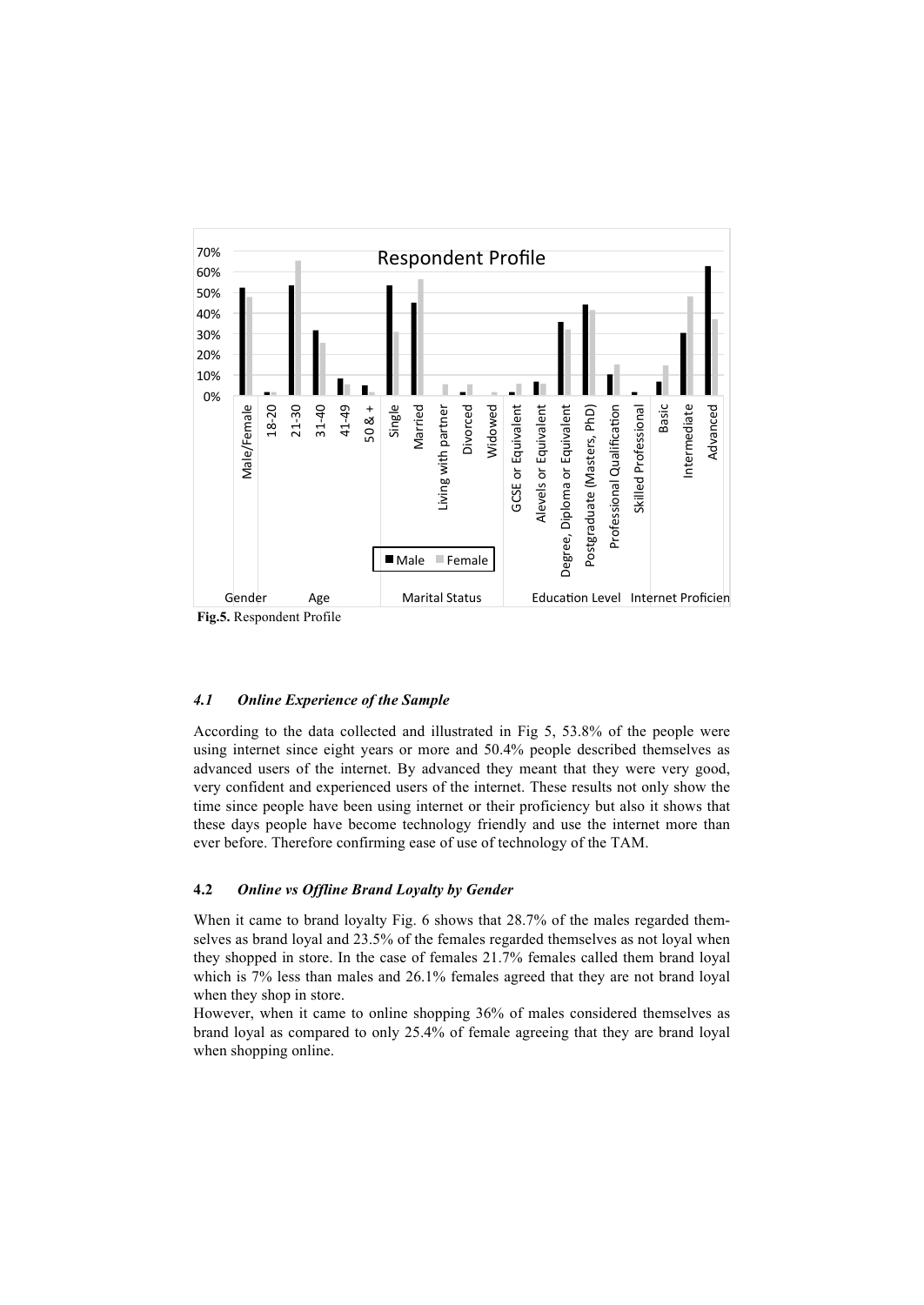

**Fig. 6.** Brand loyalty online and offline

### **4.3** *Important Factors to On-line Shopping*

The first most important factor as shown in Fig. 7 for shopping online are brands  $(26.1\%)$  and for the same question the second highest factor is price  $(16.2\%)$  and then convenience (14.4%). These days due to increase in technology and more brands opening their outlets online there is a high demand for shopping branded items on the internet and as customers have trust with the brand and the purchase process the first factor to shop online is brands.

However, the reason most of the people have selected price as the first factor is that there are so many people who fall under the no loyalty area in the loyalty model are after the low price for products because their main aim is to acquire cheaper products. This can only be done online as there are low costs for the businesses which operate online. Moreover, the third option was convenience, increasingly people are getting busier and they shop online because the parcels are delivered directly to their home. The table below shows the statistics.

According to the data collected and as shown in Fig. 7 the second most important factor when shopping online was time saving (24.1%) which is almost a quarter of respondents. In this question the respondents changed their answer and opted for convenience at number two with 19.4% respondents selecting the option. And thirdly price was selected by the respondents which equaled to 15.7%. Brand came at number four with only 14.8% people selecting it as an option. This may be because they have selected this option in the previous question.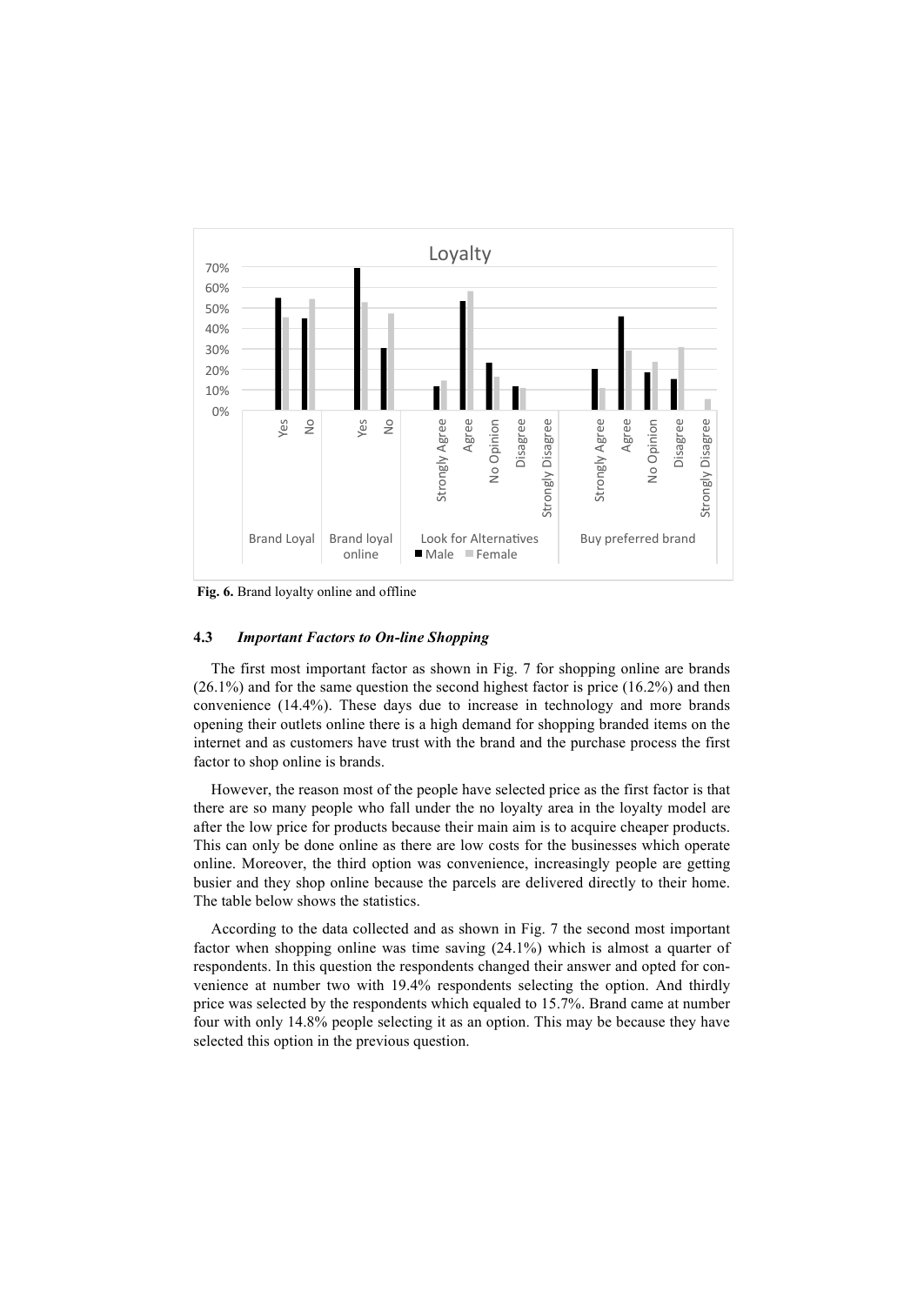

**Fig. 7.** First and Second most important Factor to Shop Online

#### **4.4** *Time spent on websites and Brand Loyalty*

It has been presumed that consumers who spend longer time on their favorite brands website are brand loyal however, there are no findings which suggest that people who do not spend time on their favorite brands website are not loyal.

The results show that 28% of males and 22% of females spend two to three hours on their favorite brands website weekly and they are also brand loyal, this accounts for 72.5% of the respondents. However, 9% of males and 6% of females spend three to give hours on their favorite brands website, only 1% of female spends eight or more hours on her favorite brands website and she considers herself as brand loyal when she spends online. This time is equal to or more than one hour daily in a week of seven days. On the other band people who answered that they are not brand loyal when they shop online spend considerably less time on their favorite brands website.

#### **4.5** *Frequency of visits and Brand Loyalty*

8% of males who call them brand loyal always visit the website of their favorite brand compared with 10% of females which is 2% higher. Therefore females who visit their favorite website brands more are more brand loyal as compared to men. The number of respondents had an equal number when they selected that they visit their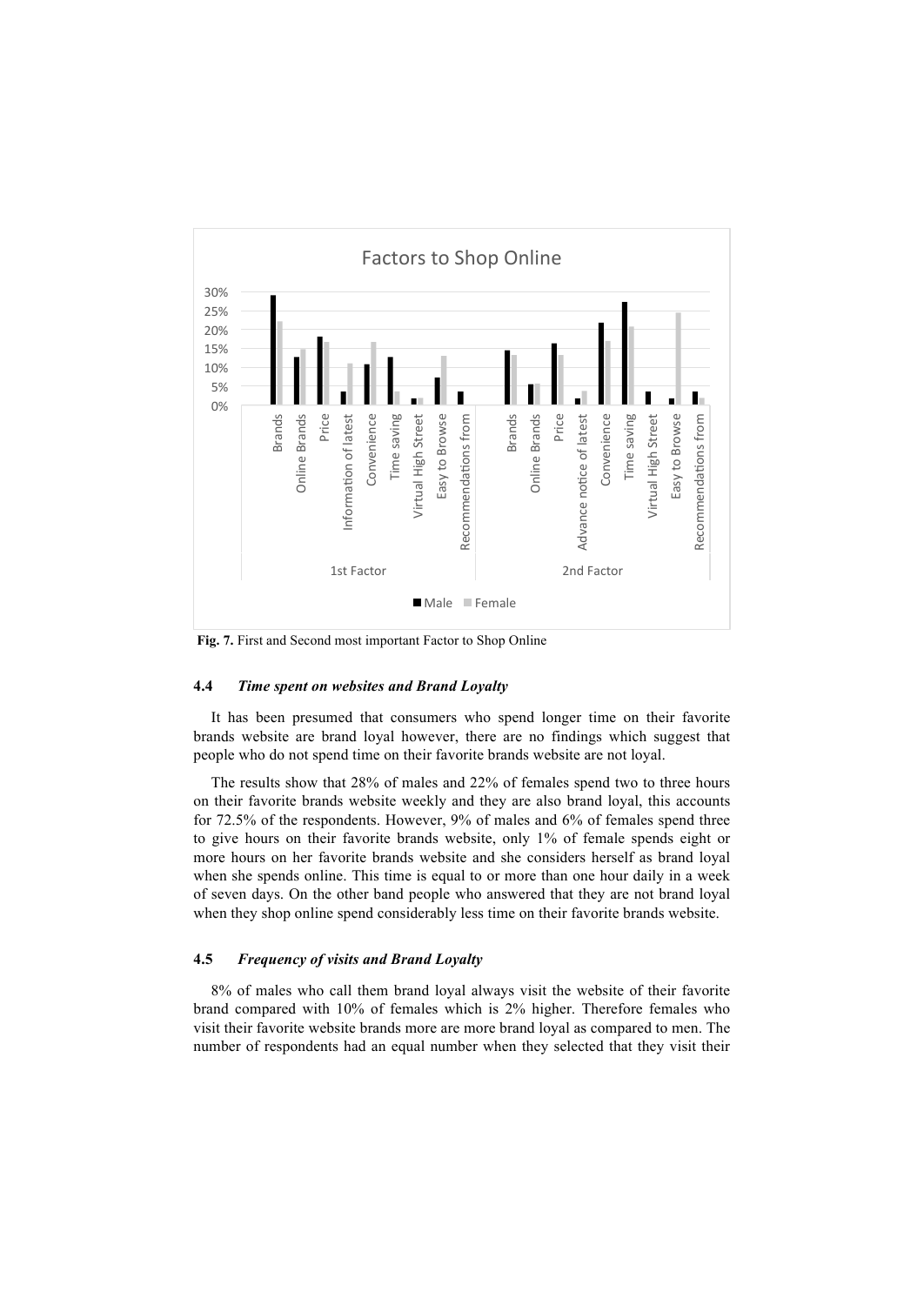favorite brands website often. Both males and females (13% each) who were brand loyal and shopped online visit their favorite brands website often.

This number significantly drops in female gender to 4% when the frequency of visit drops to sometimes. However, opposite happened with male respondents, their number increased to 17% when it came to visit their favorite brands website sometimes. A total of 26.1% respondents always visit their favorite brands website whereas this number jumps to 37.5% who say that their visit their favorite brands website sometimes. When it was analyzed about how many loyal respondents visit their brands website sometimes, a high percentage of 30.4% was found. Surprisingly there were 5.8% respondents who never visited their favorite brands website.

### **4.6** *Role of Social Media in Brand Loyalty*

With the increased use of technology and social media use. These days consumers closely follow their friends and their recommendation and thus become brand loyal. 38.5% respondents agreed that they followed social networking recommendation and also a 45.7% of respondents agreed that they tried to find an item after seeing a friend wearing it. Respondents strongly agreed (7.8%) to looking for similar items when they saw their friends wearing something on the social media. However, 13.7% strongly agreed to follow social media recommendation from their friends and family.

### **4.7** *Factors Preventing Consumers from On-line Shopping*

Consumers were enquired about factors which keep them away from online shopping. Results showed, most of the consumers do not shop online because they are scared that the product will not be what they paid for. 17% of the respondents raised alarms of not receiving the item whereas 37 respondents or 16% of the people who participated were worried about credit card frauds. The risk of credit card fraud is on the rise and the issue needs to be addressed by the authorities.

The third most important factor identified by the respondents was the lack of trustworthiness of vendors which accounted for 15% of the respondents. This is a different between online and offline shopping because there is no physical interaction between the customer and the shop which also reduces the trust leading to problems. The results are shown in Fig. 8.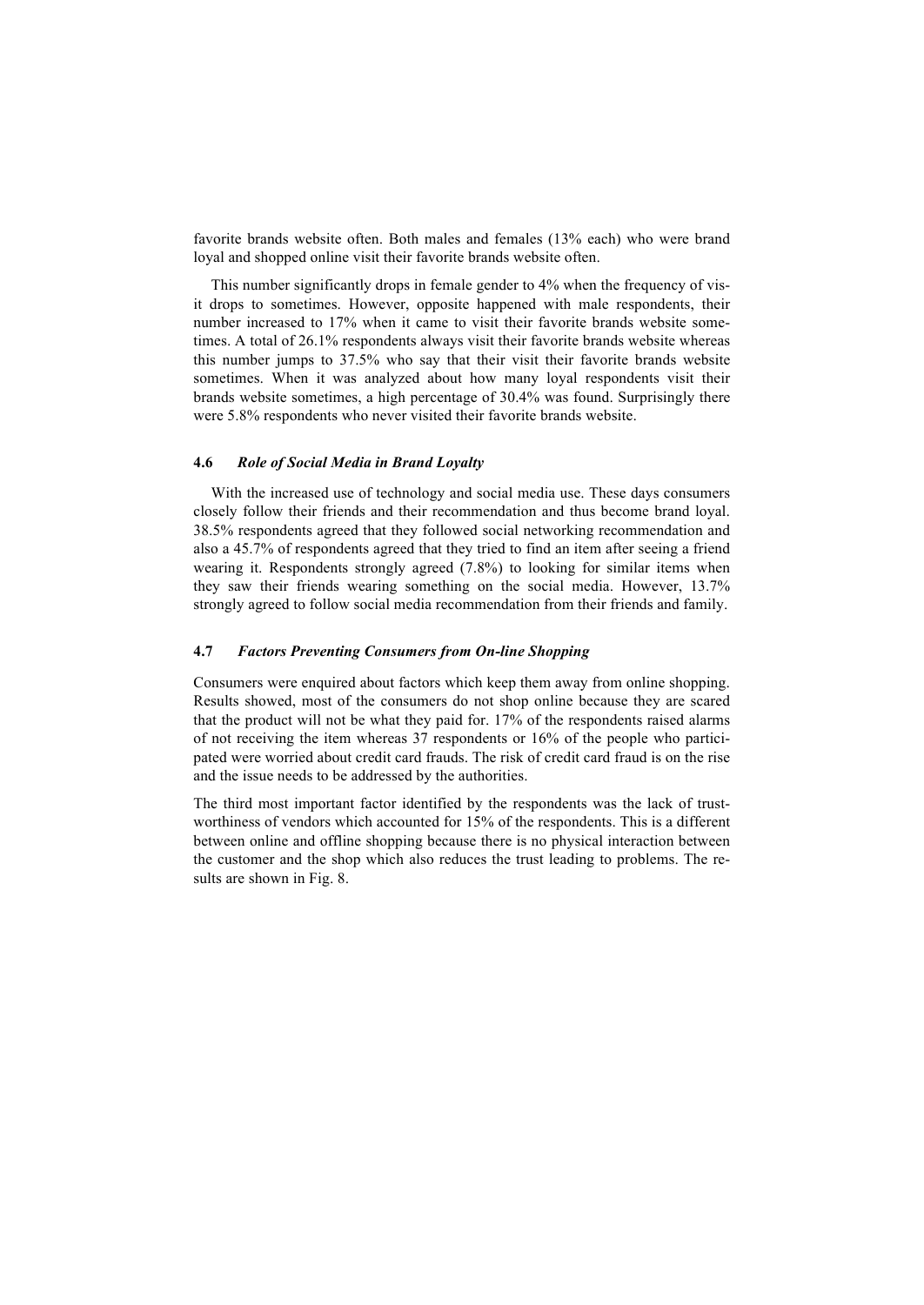

Fig. 8. Factors which keep away from shopping online

### **5 Conclusion: Implications for E-Commerce Interfaces**

The results from the survey carried out showed directions and areas of improvements in the e-commerce interfaces. The top five reasons why people do not shop online are the areas for further development in the e-commerce sector. The top three issues that prevent consumers from shopping online can be eliminated through appropriate interaction between the consumer and the vendor. Interactive multimodal websites and applications shall be created to provide better overall experience and satisfaction to consumers which also leads to loyalty online. Interactive multimodals not only convey messages but also build 'trust' on the vendors which is a major weaknesses in current e-commerce interfaces framework.

Social media also plays an important role not only for businesses to market their products and services but also to collect valuable feedback from consumers to improve the products. The research findings inform the online user interface industry about the importance of presence within the social media and user engagement which is more likely to lead to purchase and online brand loyalty. This is derived from how consumers follow their friends lead on social media and look for similar items to buy online. Additionally, consumers want to have more engagement in the e-commerce framework with their favorite brands rather than any other brand. The survey results also open new dimensions for research in exploring the role of interactive Multimodals in achieving Brand Loyalty online. Furthermore, the survey results also trigger the importance to research why female gender is less brand loyal when they shop online and offline.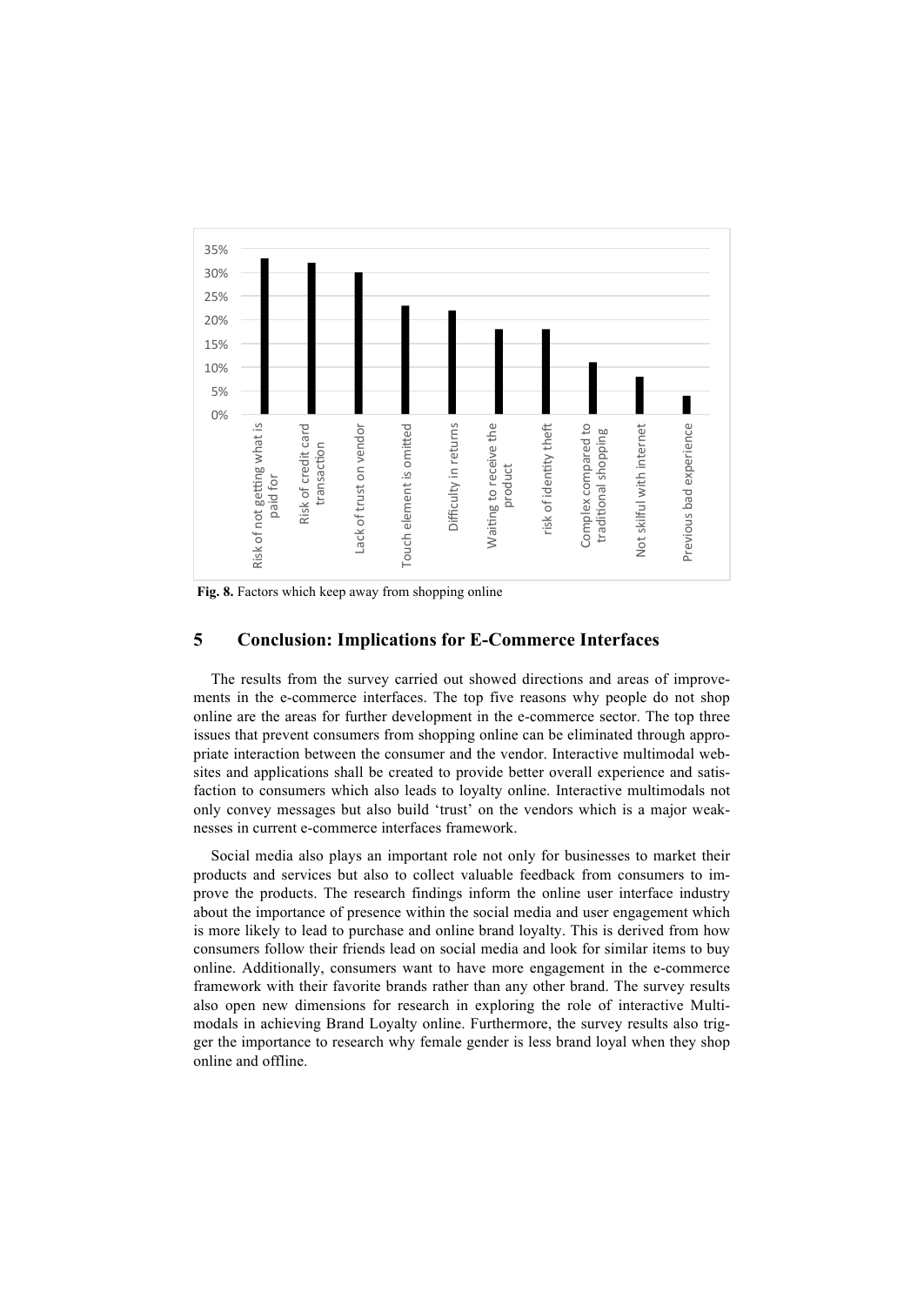## **6 References**

- 1. Office of The National Statistics (ONS). (February, 2014). Retail Sales, 2014. Available: http://www.ons.gov.uk/ons/dcp171778\_358049.pdf. Last accessed 05th Nov 2014.
- 2. Alba, J., Lynch, J., Weitz, B., Janiszewski, C., Lutz, R., Sawyer, A., et al. (1997). Interactive home shopping: Consumer, retailer, and manufacturer incentives to participate in electronic market places. Journal of Marketing, 61(3), 38-53
- 3. Hillenbrand, P., Alcauter, S., Cervantes, J.&Barrios, F. (2013). "Better branding: brand names can influence consumer choice", Journal of Product &Brand Management, vol. 22, pp. 300-308
- 4. Lee, K. & Carter, S. 2012, Global marketing management: changes, new challenges, and strategies, Oxford University Press, Oxford.
- 5. Dick, A. and Basu, K., 1994. Customer loyalty: towards an integrated framework. Journal of the Academy of Marketing Science 22 (2), 99-113.
- 6. Goldscher, S. 1998, Count the ways to loyalty, part 1, BNP Media, Northbrook.
- 7. Degeratu, A.M., Rangaswamy, A. and Wu, J.N. (2000), "Consumer choice behavior in online and traditional supermarkets: the effects of brand name, price, and other search attributes", International Journal of Research in Marketing, Vol. 17, pp. 55-78.
- 8. Emmanouilides, C. & Hammond, K. 2000, "Internet usage: Predictors of active users and frequency of use", Journal of Interactive Marketing, vol. 14, no. 2, pp. 17-32.
- 9. Kalauz, Maja. Vranesevic, Tihomir. Trantnik, Miroslav. 2011, "The clothing brand loyalty of teenagers: Differences between Loyalty and Desire to be Loyal", International Journal of Management Cases, Vol. 13, issue 4, pp 156-164
- 10. Evans, M., Foxall, G.R. & Jamal, A. 2009, Consumer behaviour, Wiley, Chichester.
- 11. Davis, F. (1989). Perceived usefulness, perceived ease of use, and user acceptance of information technology. MIS Quartely, 13 (3), 319-40
- 12. Davis, F. (1985). A Technology Acceptance Model for empirically testing new end-user information systems: theory and results. Unpublished Doctoral Dissertation, MIT Sloan School of Management, Cambridge, MA.
- 13. Fishbein M and Ajzen I (1975) Belief, Attitude, Intention and Behaviour: An Introduction to Theory and Research, Addison -Wesley, Reading, MA
- 14. Lee, Y.,Kozar, K.A. & Larsen, K.R.T (2003). The Technology acceptance model: past, present, and future. Communications of the AIS, 12 (50), 752-80
- 15. Beauchamp, M.B. and Ponder, N. (2010), "Perceptions of retail convenience for in-store and online shoppers", The Marketing Management Journal, Vol. 20 No. 1, pp. 49-65.
- 16. Colwell, S.R., Aung, M., Kanetkar, V. and Holden, A.L. (2008), "Toward a measure of service convenience: multiple-item scale development and empirical test", Journal of Services Marketing, Vol. 22 No. 2, pp. 160-169.
- 17. Reimers, V. and Clulow, V. (2009), "Retail centres: it's time to make them convenient", International Journal of Retail & Distribution Management, Vol. 37 No. 7, pp. 541-562.
- 18. Fishbein, M. and Stasson, M. (1990) The role of desires, self-predictions, and perceived control in the prediction of training session attendance, Journal of Applied Social Psychology, 20:173-98
- 19. WARSHAW, P. R., 1980. Predicting Purchase and other behaviors from generally and contextually specific intentions. Journal of Marketing, 17, 26-33.
- 20. Ajzen, I. (1988). Attitudes, personality, and behavior. Chicago: Dorsey Press.
- 21. Ajzen, I., & Madden, T. J. (1986). Prediction of goal-directed behavior: Attitudes, intentions, and perceived behavioral control. Journal of Experimental Social Psychology, 22, 45374.